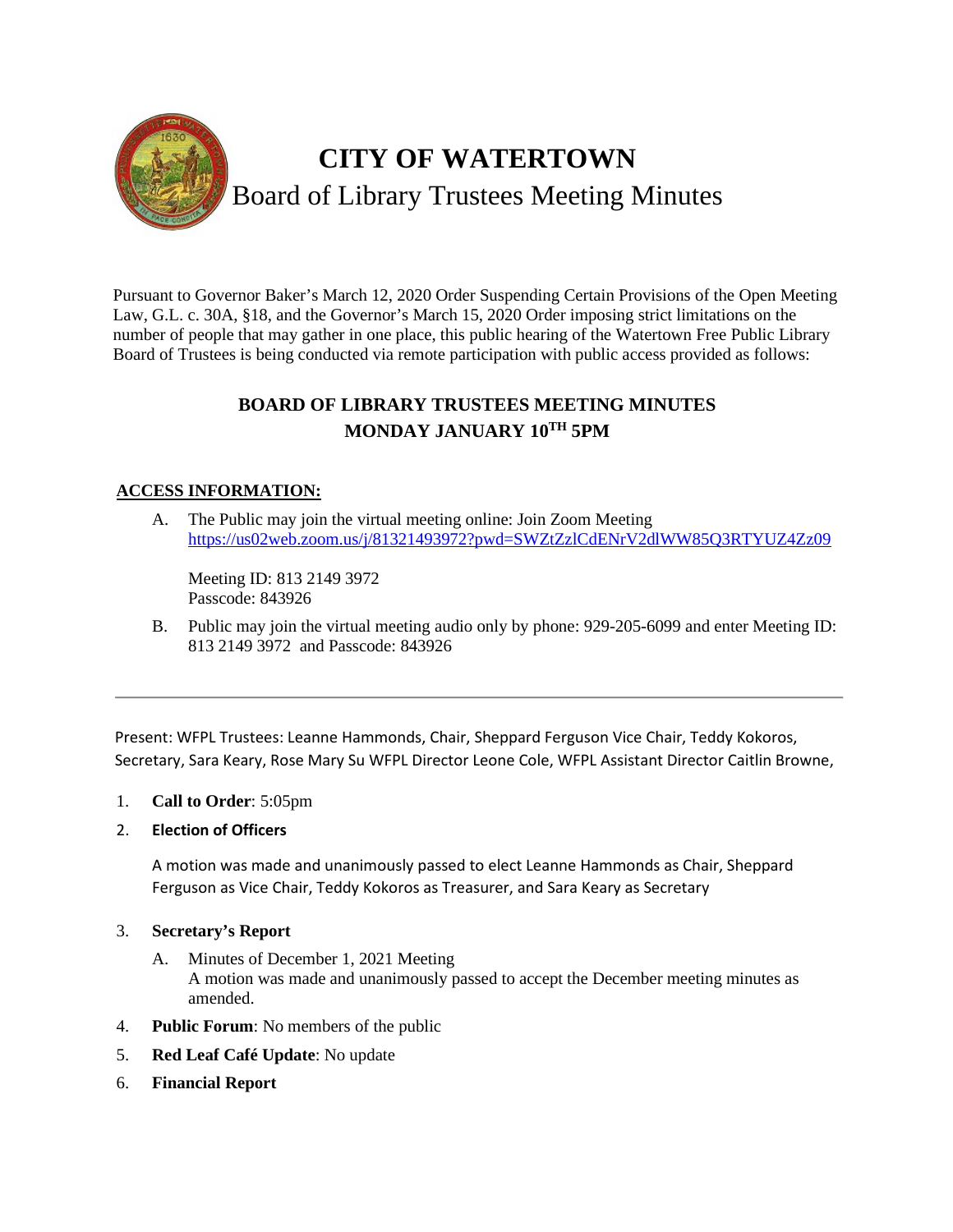A. FY22 Budget: The Watertown Library has spent about 55 percent of the fiscal year budget which is right on track given we are about halfway through the fiscal year.

Director Cole reported that utilities expenses have seemed fine but there are some inflationary increases to other parts of the budget and The Watertown Library is fully staffed.

- B. Burke Fund Report: No updates
- C. HATCH Financials: No updates

A motion was made and unanimously passed to accept the Treasurer's report as read

- D. Consideration and Action on Acceptance of Donations:
	- A motion was made to accept the donations as listed in the packet and unanimously passed.
- E. Pratt Fund Update: Director Cole gave an update from the City Treasurer related to The Pratt Fund and gave background about what the Pratt Fund is for new Trustees. Director Cole mentioned that Pratt Fund Trustees must vote to expend money from The Pratt Fund and Pratt Fund Trustees can vote to expend up to 80 percent of the interest and that number is now in the Funds and Grants sheet in the packet. In addition, Director Cole reported that the money does not have to be spent every year.
- F. Transfer \$442 from Part-Time Salaries to Clothing Allowance
	- A motion was made and unanimously passed to Transfer \$442 from Part-Time Salaries to Clothing Allowance

#### 7. **Chair's Report**

- A. Consideration and Action on Trustee Vacancy
	- Watertown City Council voted in December to fill the Trustee vacancy that was created when Emily Izzo resigned in November by appointment. City Council President Mark Sideris attended for this portion of the meeting. All Trustees and City Council President Sideris expressed support for appointing Maja Young who had ran for Watertown Library Trustee in 2021.
	- City Council President Mark Sideris made a motion to appoint Maja Young to the Board of Trustees to serve out the remainder of Emily Izzo's term. The motion unanimously passed with all Trustees and City Council President Sideris voting in favor.

#### 8. **Director's Report**

.

- A. Consideration and Action on LIG/MEG Request
	- A motion was made and unanimously passed to expend \$3,120 LIGMEG funds to be used to obtain circulating mobile hotspots.

#### 9. **Old Business:**

- 10. **New Business:**
	- A. Harriet Hosmer letter of support